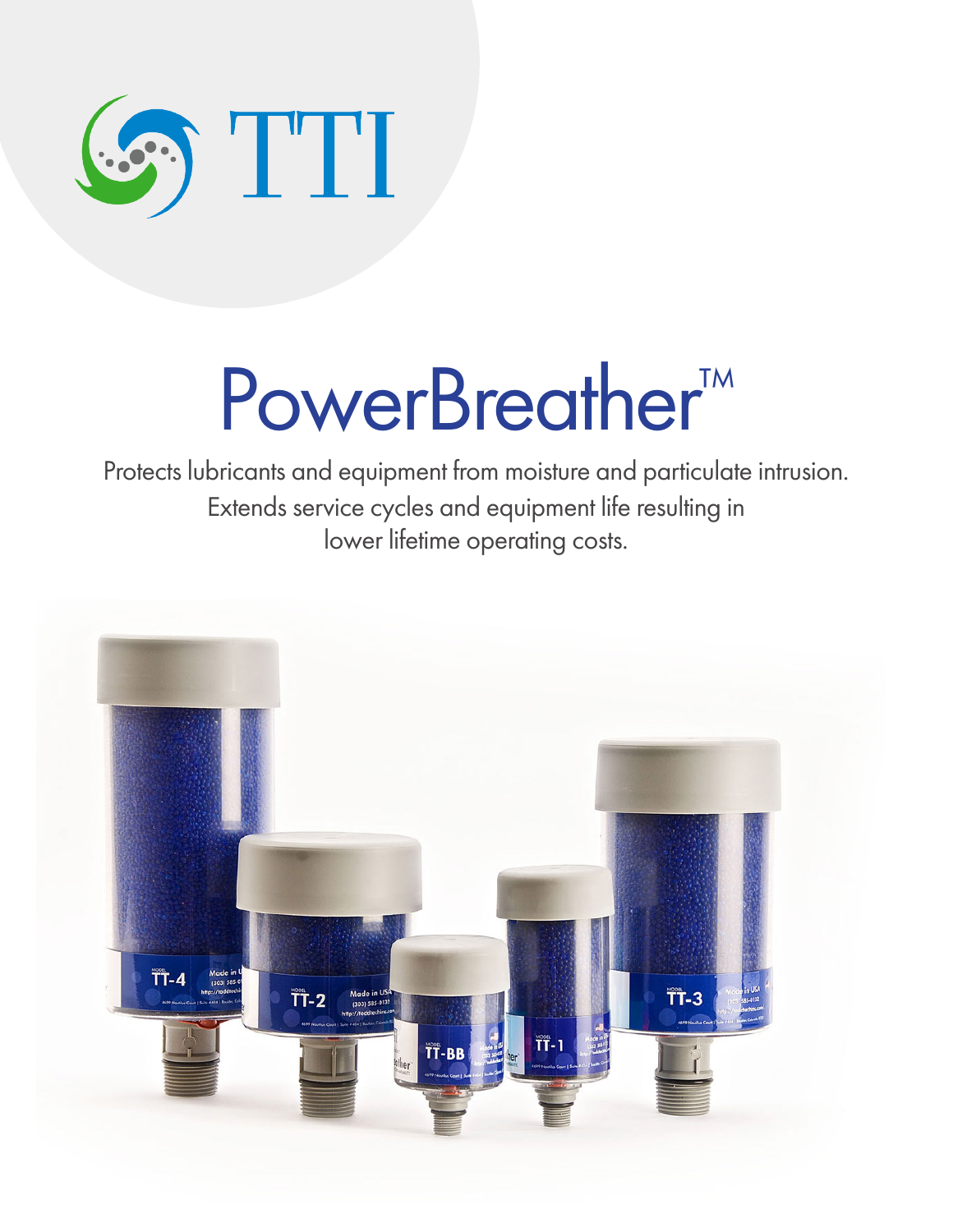

This breather unit is a marked improvement over the customary dust caps or OEM breathers on equipment. When contaminated air enters the top of the breather, it passes through layered filter media, preventing solid particles from entering the breather and causing undue wear to your equipment surfaces. Filtered air passes through a bed of Power Breather silica gel, which removes harmful moisture from the air. The silica beads also work to attract moisture from inside the equipment reservoir during service or shut-down, keeping the equipment dry.

#### 1) **Center Tube**

The center tube is constructed from rugged nylon material providing rigidity to the element and allowing for even airflow through the silica gel.

#### $\overline{2}$  Secondary Filter Media

Second filter step prevents any possible migration of silica dust providing added system protection.

#### 3) Secondary Oil Mist Collector

Polyurethane foam collects oil mist and distributes air evenly over filter media and moisture absorbing silica gel.

#### 4) Moisture Absorbent

The PowerBreather silica gel provides industry leading moisture removal and holds up to 40% of its weight.

#### 5) ABS Outer Shell

Clear outer shell provides a visual indicator of silica gel condition allowing for optimum change out intervals.

#### Filter Media 6

3-micron absolute particulate filtration is provided by a polyester filter media.

#### **7)** Oil Mist Collector

Polyurethane foam collects oil mist and distributes air evenly over filter media and moisture absorbing silica gel.

#### 8) Air intakes

Air intakes are opened based on flow requirements and provide moisture protection for breather while being shipped/stored.

#### *Sure-fit* Connection 9

Use sure-fit connections instead of filler/breather cap. Adapters also available.

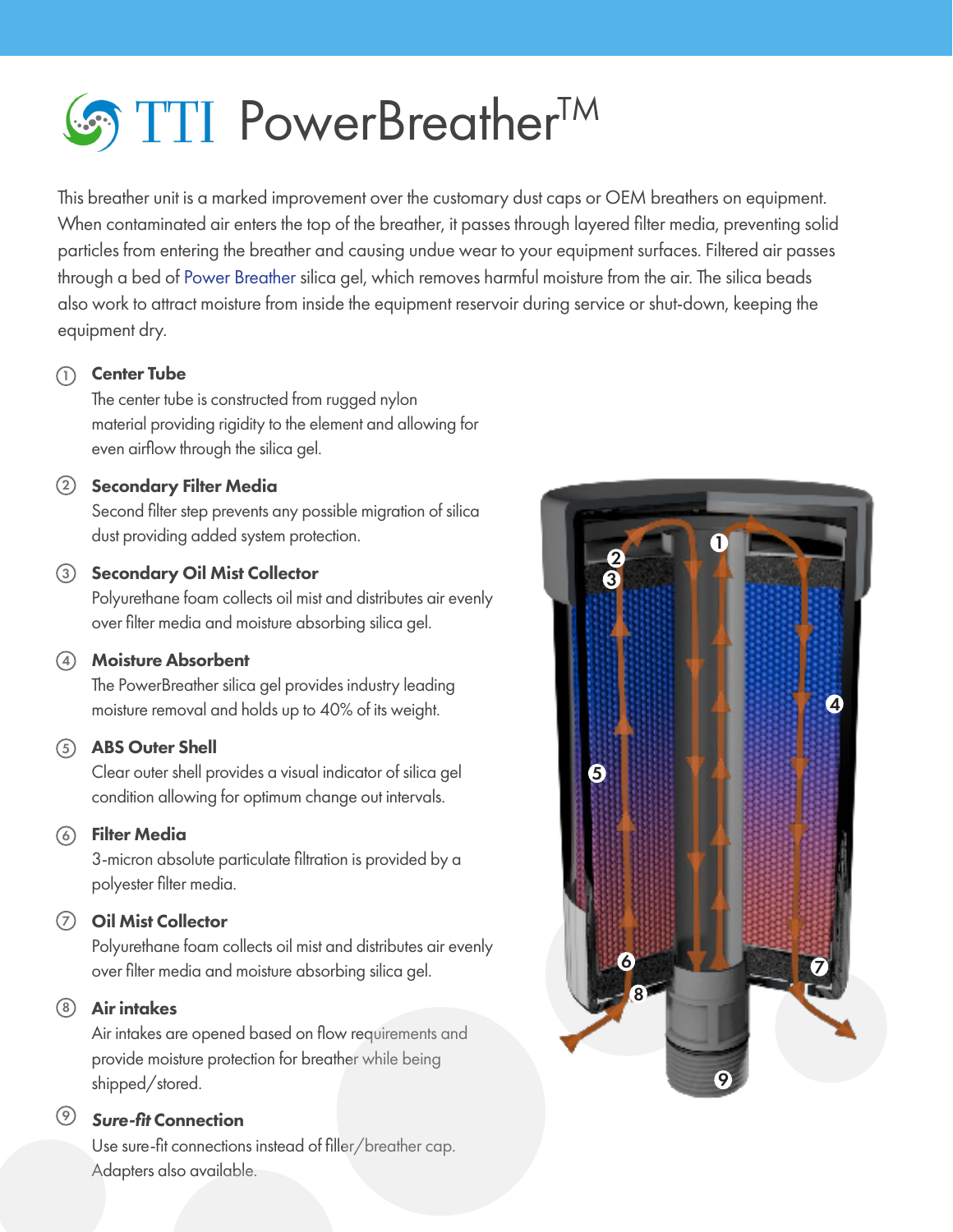## **Dimensions**

| <b>Model</b> | <b>Connection</b>                     | <b>Height</b>       | <b>Width</b>        |
|--------------|---------------------------------------|---------------------|---------------------|
| TT-BB        | $3/8$ " Sure-Fit<br>(NPT, BSPP, BSPT) | 4.14" (10.52 cm)    | $2.54''$ (6.45 cm)  |
| $TT-1$       | $3/8$ " Sure-Fit<br>(NPT, BSPP, BSPT) | $5.59''$ (14.2 cm)  | $2.54''$ (6.45 cm)  |
| $TT-2$       | 1" Sure-Fit<br>(NPT, BSPP, NPSM)      | $6.11''$ (15.52 cm) | $4.10''$ (10.41 cm) |
| $TT-3$       | 1" Sure-Fit<br>(NPT, BSPP, NPSM)      | 8.28" (21.03 cm)    | 4.10" (10.41 cm)    |
| $TT - 4$     | 1" Sure-Fit<br>(NPT, BSPP, NPSM)      | 10.38" (26.37 cm)   | $4.10''$ (10.41 cm) |

# Sizing suggestions

| <b>Model</b> | <b>Max Moisture Retention</b>       |
|--------------|-------------------------------------|
| TT-BB        | $28 \text{ ml} / 1.0 \text{ fl oz}$ |
| $TT-1$       | 60 ml $/2.0$ fl oz                  |
| $TT-2$       | 142 ml / 4.8 fl oz                  |
| $TT-3$       | 264 ml / 8.9 fl oz                  |
| $TT-4$       | 424 ml / 14.3 fl oz                 |
|              |                                     |

| <b>Max Airflow at 1psid</b> |
|-----------------------------|
| 7 cfm / 198 lpm             |
| 7 cfm / 198 lpm             |
| 18 cfm / 510 lpm            |
| 18 cfm / 510 lpm            |
| 18 cfm / 510 lpm            |
|                             |

## **Materials**

Body: ABS, Nylon, Polypropylene, Buna

Moisture Absorbing Media: Silica Gel

Filter Media: Polyester, Polyurethane

Filter Efficiency: 3 Micron Absolute

Operating temperatures: -20 F to 200 F -29 C to 93 C

## **Performance**

The TTI Breather offers significant performance improvements over other leading desiccant breathers.

#### Value add features:

Multiple head-to-head tests with leading competitors demonstrate that TTI PowerBreather Silica Gel averages nearly 20% more moisture holding capacity than other leading brands.

The increased body length of the TTI PowerBreather allows for 10% more volume of our silica gel when compared to leading competitors.